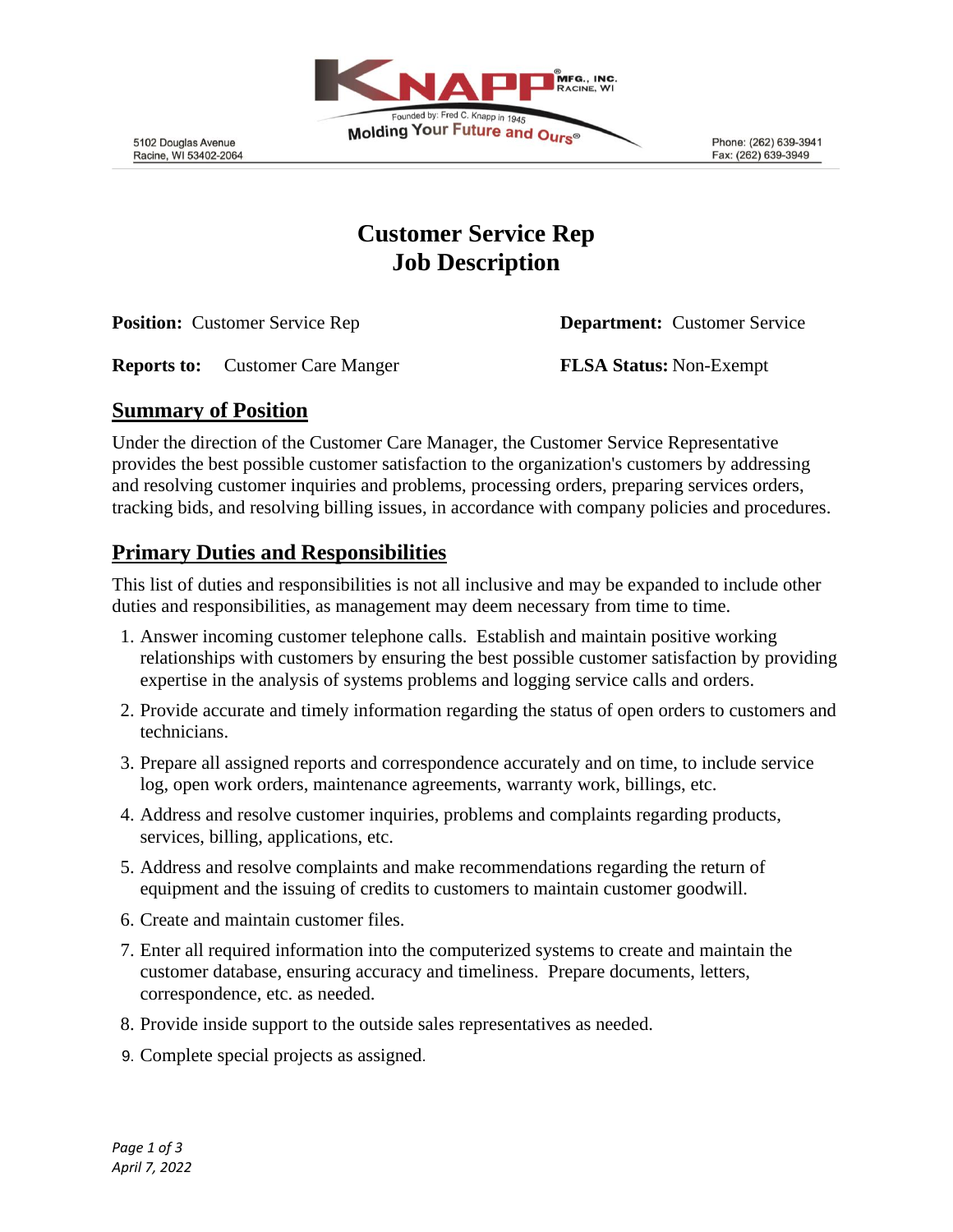

```
5102 Douglas Avenue
Racine, WI 53402-2064
```
- 10. Complete and maintain all required paperwork, records, documents, etc.
- 11. Follow and comply with all safety and work rules and regulations. Maintain departmental housekeeping standards.
- 12. Support main customer service for Air Logic Department when necessary, including order entry, acknowledgments and invoicing

## **Qualifications**

To perform this job successfully, an individual must be able to perform each essential duty satisfactorily. The requirements listed below are representative of the knowledge, skill, and/or ability required. Reasonable accommodations may be made to enable individuals with disabilities to perform the essential functions.

#### **Education and/or Experience**

- $\checkmark$  High school diploma and one to three years of related experience; or a combination of education and experience.
- $\checkmark$  Excellent Microsoft Excel, Word and Outlook skills

## **Language Skills**

Ability to read and interpret documents such as open orders, service logs, and procedure manuals. Ability to prepare reports and correspondence. Ability to communicate effectively with customers and other employees of the organization.

# **Mathematical Skills**

Ability to add, subtract, multiply, and divide in all units of measure, using whole numbers, common fractions, and decimals. Ability to compute rate, ratio, and percent.

#### **Reasoning Ability**

Ability to apply common sense understanding to carry out instructions furnished in written, oral, or diagram form. Ability to deal with problems involving several concrete variables in standardized situations.

#### **Physical Demands**

The physical demands described here are representative of those that must be met by an employee to successfully perform the essential functions of this job. Reasonable accommodations may be made to enable individuals with disabilities to perform the essential functions.

While performing the duties of this job, the employee is regularly required to sit; use hands to finger, handle, or feel; and talk or hear. The employee is occasionally required to stand; walk; reach with hands and arms; and stoop, kneel, crouch, or crawl.

The employee must occasionally lift and/or move up to 10 pounds. Specific vision abilities required by this job include close vision, and ability to adjust focus.